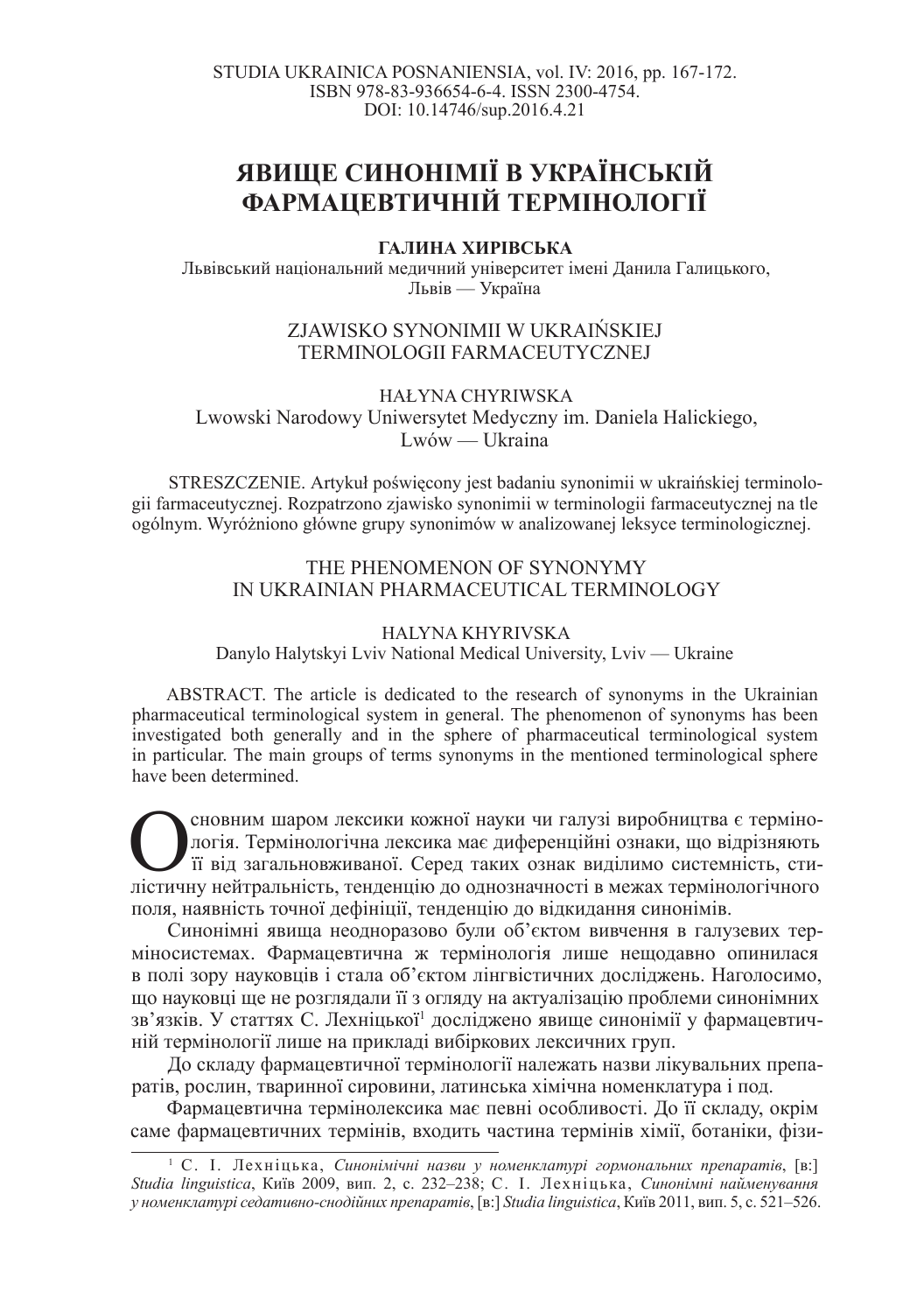#### 168 Г. Хирівська

ки, клінічної термінології. У цьому дослідженні залучаємо деякі одиниці вищевказаних терміносистем, оскільки без них неможливе повноцінне функціонування фармацевтичної науки й термінолексики. Значна частина термінів фармації широко вживана серед нефахівців, тому викликає зацікавлення.

У синонімічні зв'язки вступає кожна з названих тематичних груп. Особливу групу термінів-синонімів утворюють назви лікувальних засобів — номенклатура ліків. Ліки-синоніми мають один і той самий список діючих речовин, але різні торговельні найменування. Кожна лікувальна речовина має наукову й тривіальну (від лат. — простий, звичайний) назви.

Новизна цього дослідження полягає в детальному аналізі явища синонімії фармацевтичної термінолексики за її структурними типами на прикладі термінів різних тематичних груп. Мета статті — описати синонімні відношення в українській фармацевтичній термінології, проаналізувати їхні особливості, з'ясувати причини виникнення синонімії. Предметом студії є види синонімів, їхні структурні групи в межах фармацевтичної термінології. Матеріалом слугувала вибірка, дібрана з *Енциклопедичного тлумачного словника фармацевтичних термінів<sup>2</sup>* та Українсько-латинсько-англійського медичного тлумачного словника<sup>з</sup>.

Синоніми — це, як відомо, слова, що мають тотожне чи близьке значення. Терміни, що виражають одні й ті самі поняття, позначають ті самі предмети та явища дійсності — це і є терміни-синоніми. У загальнолітературній мові синонімія є позитивним явищем, оскільки вона сприяє її збагаченню. До синонімії в термінології ставляться неоднозначно. Донедавна превалювала думка, що зазначене явище небажане в терміносистемах. Цю думку підтримують А. Коваль, А. Дяков, Є. Толикіна. Названі вчені рекомендують якнайшвидше вилучити всі синоніми з терміносистем та уніфікувати їх. Однак у дослідженнях останніх років з'явилася думка, що синонімія — закономірне явище у фахових мовах і без неї аж ніяк не обійтися. В. Даниленко та О. Ахманова стверджують, що "термінні синоніми дуже корисні, оскільки кожен з них по-різному розкриває значення поняття"4. Однак синонімія в термінології має відмінності від синонімії в загальновживаній лексиці, а саме: відсутність експресії, стилістичної і стильової диференціації за сферами використання та ін.

Деякі вчені не визнають існування синонімії в терміносистемах, проте допускають існування термінів-дублетів. На думку А. Коваль, "дублетність це явище глибоко відмінне від загальномовної синонімії. Оскільки термін має свою дефініцію і саме через неї співвідноситься з поняттям, він у своїй словесній формі містить певну наперед задану кількість суттєвих ознак цього поняття. Доки визначення поняття не зміниться, словесна форма буде дублетом до попередньої, тобто одиницею з тією ж дефініцією. Тому в межах термінології існують лише терміни-дублети й не існує термінів-синонімів"5.

В. Фаворін акцентував увагу на суттєвій відмінності, що існує між науковими синонімами й термінологічними дублетами. "Кожен синонім вказує на дійсну, хоча й дуже суттєву відмінність між такими об'єктами. Дублети ж завжди позначають той самий об'єкт" б. Л. Симоненко вважає, що синонімію спостерігаємо в термінологічних системах на кожному етапі їхнього розвитку, тому з самого початку виникнення терміносистем з'являється потреба у виборі з си-

<sup>&</sup>lt;sup>2</sup> Енциклопедичний тлумачний словник фармацевтичних термінів, Вінниця 2014.

<sup>&</sup>lt;sup>3</sup> Українсько-латинсько-англійський медичний тлумачний словник, у 2 томах, Львів 1995.

<sup>&</sup>lt;sup>4</sup> В. В. Турчин, *Прагматика наукового терміна*, Івано-Франківськ 2004, с. 67.

<sup>&</sup>lt;sup>5</sup> А. П. Коваль, *Практична стилістика сучасної української мови*, Київ 1987, с. 37–38.

<sup>6</sup> ȼ. Ʉ. Ɏɚɜɨɪɢɧ, *ɋɢɧɨɧɢɦɵ ɜ ɪɭɫɫɤɨɦ ɹɡɵɤɟ: ɇɚɭɱɧɨ-ɩɨɩɭɥɹɪɧɵɣ ɨɱɟɪɤ*, ɋɜɟɪɞɥɨɜɫɤ 1953, ɫ. 71.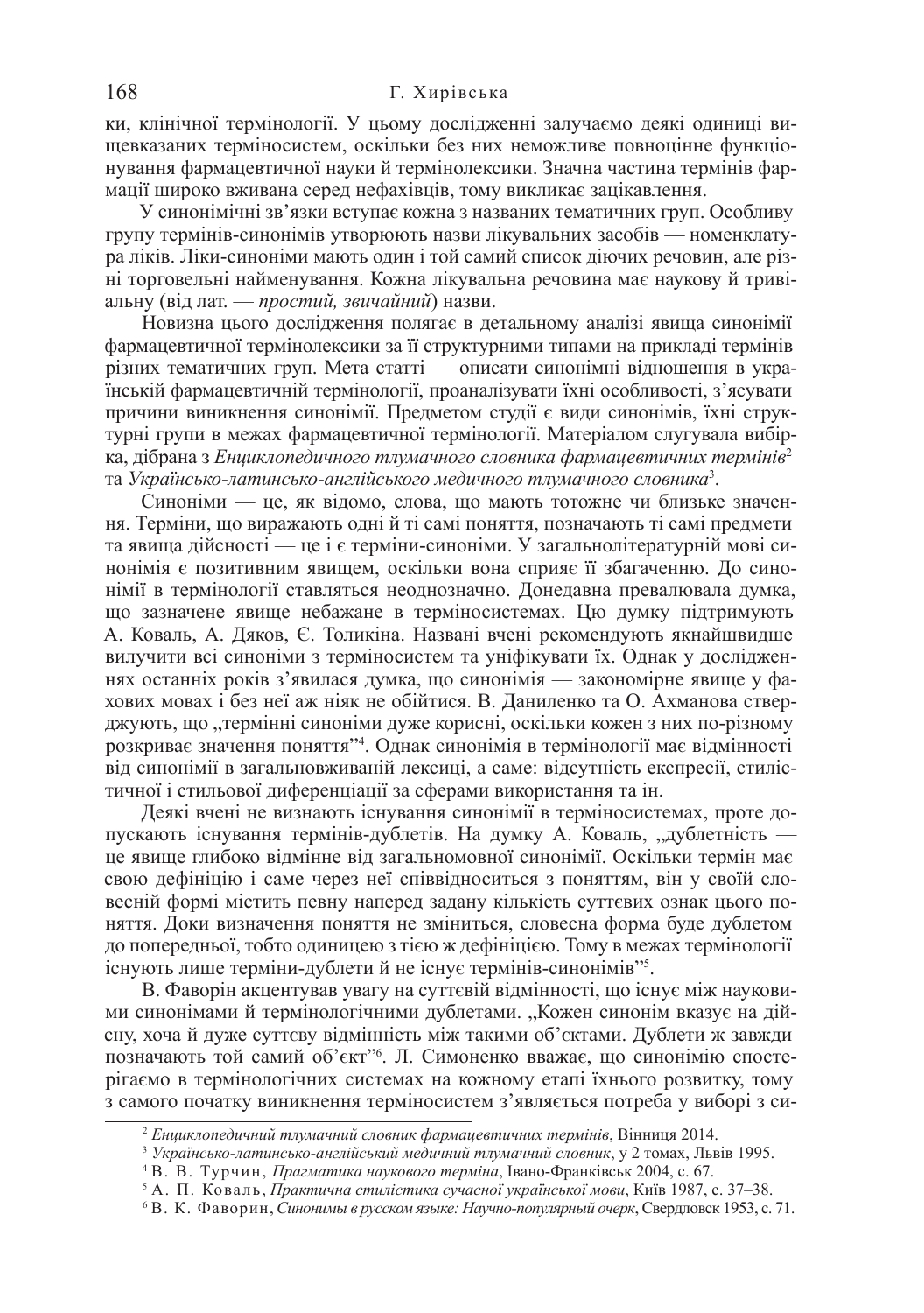нонімічного ряду того терміна, що найточніше охарактеризував би те, чи те поняття, має найбільш інформативну внутрішню форму<sup>7</sup>.

Д. Лотте застерігав, що "існування двох або кількох термінів на позначення одного поняття приховує небезпеку звуження або розширення семантичної структури одного зі слів<sup>28</sup>. На його думку, допустимою є лише синонімія, що містить два терміни, один із яких є короткою формою іншого. Учений називає такі терміни парними і вважає їх існування можливим лише за умови їхнього співвідношення з одним поняттям. Деякі науковці вважають абсолютні синоніми нешкідливими. Проте з часом в один із цих термінів укладається зміст більш вузький, ніж в інший, або більш широкий, або й зовсім інший. Отже, абсолютні синоніми переважно перетворюються на відносні з усіма недоліками багатозначних термінів<sup>9</sup>.

Д. Шмельов пише про "відсутність абсолютних меж для синонімів"<sup>10</sup>. Такий підхід до розуміння синонімів дає змогу виявити синонімічні ряди з урахуванням різної близькості значення їхніх компонентів, концептуальної сутності, стилістичних відтінків на рівні функціонування. Б. Головін та Р. Кобрин уважають, що "термінологіям властива саме абсолютна синонімія, а це дає підстави називати зазначене явище термінологічною дублетністю"<sup>11</sup>.

Дублетність пов'язана з інтернаціоналізацією термінології та з різними формами мовної економії, згортання, експонента термінологічного знака, має реальні незнищенні підвалини, тому в кожному конкретному випадку питання збереження чи ліквідації дублетності слід вирішувати по-різному. Якщо дублетність надмірна, то її справедливо розцінюють як недостатню упорядкованість термінології. Деякі дублетні пари настільки ввійшли в термінологічні системи, що впорядкувати ці системи шляхом усунення одного з термінів-синонімів це те саме, що ігнорувати закономірності розвитку мови.

Обов'язково слід ураховувати й усі джерела формування термінів. Більшість з абсолютних синонімів у термінологічній лексиці — це пари слів, одне з яких інтернаціональне чи запозичене, а інше — автохтонне. Можливі обидва запозичення з різних мов. Абсолютні синоніми можуть з'являтися і через взаємодію літературної мови та діалектного мовлення.

Ш. Баллі писав: "Слова ніколи не існують самостійно, і нове слово повинно зіткнутися з синонімами й антонімами"<sup>12</sup>. Поява запозичень та новоутворень у кожній терміносистемі суттєво впливає на синонімічні відношення в її сфері. Якщо розглядати можливість синонімних зв'язків у композитах і словосполученнях, то слід відмітити, що А. Брагіна ототожнює їх і вважає "цілком синонімічними"<sup>13</sup>. Н. Клименко називає їх словотвірними дериватами, оскільки складні слова ніби розгортають закладену у відповідний фразеологізм метафору<sup>14</sup>. Більшість дослідників-термінологів (В. Даниленко, В. Молодець, Л. Малевич) також зараховують їх до синонімів.

<sup>&</sup>lt;sup>7</sup> Л. О. Симоненко, Формування української біологічної термінології, Київ 1991, с. 149.

<sup>&</sup>lt;sup>8</sup> Д. С. Лотте, Некоторые принципиальные вопросы отбора и построения научнотехнических терминов, Москва 1941, с. 10.

<sup>&</sup>lt;sup>9</sup> Д. С. Лотте, Основы построения научно-технической терминологии, Москва 1961, с. 158.

<sup>&</sup>lt;sup>10</sup> Д. Н. Шмелев, *Проблема семантического анализа лексики*, Москва 1979, с.130.

<sup>&</sup>lt;sup>11</sup> Б. Н. Головин, Р. Ю. Кобрин, Лингвистические основы учения о терминах, Учеб. пособ. для студ. филол. спец. вузов. Москва 1987, с. 104.

<sup>&</sup>lt;sup>12</sup> Ш. Балли, *Общая лингвистика и вопросы французского языка*, Москва 1955, с. 28.

<sup>&</sup>lt;sup>13</sup> А. А. Брагина, Синонимический ряд: Словосочетание-слово, [в:] Новые слова и словари новых значений, Москва 1978, с. 184.

<sup>&</sup>lt;sup>14</sup> Н. Ф. Клименко, *Словотвірна структура і семантика складних слів у сучасній україн*ській мові, Київ 1984, с. 210.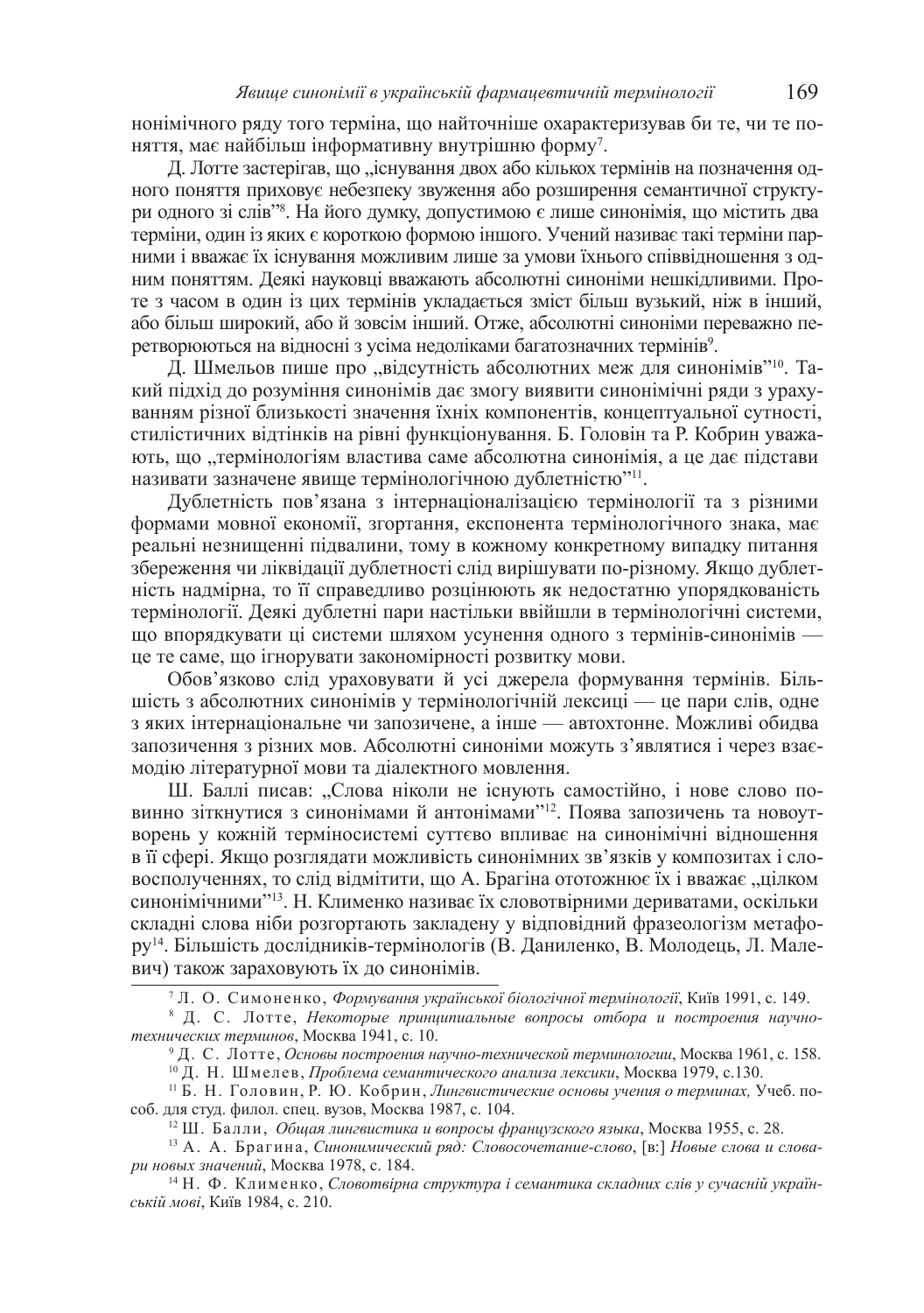#### 170 Г. Хирівська

Упродовж тривалого часу існувала думка, що однокореневі утворення з тим самим значенням є словотвірними варіантами слів (О. Ахманова, О. Смирницький) і між ними не може бути зв'язків синонімічного плану. Якщо проаналізувати зв'язки семантично близьких однокореневих слів, то стає очевидним, що синонімні відношення виявляються й у однокореневих слів<sup>15</sup>.

Т. Панько, І. Кочан, Г. Мацюк розглядають термінологію на функціональному рівні з урахуванням синтагматичних конотацій<sup>16</sup>. На рівні ж парадигматики синонімія існує у вигляді дублетності.

Т. Михайленко справедливо зазначає, що "майже всі вітчизняні та зарубіжні мовознавці визнають природність і неминучість синонімічних відношень між термінами як вияв загальномовних процесів, проте залишаються дискусійними деякі проблеми: з'ясування меж термінологічної синонімії, визначення критеріїв синонімічності в термінології, роль термінів-синонімів, особливості фіксації синонімічних термінів у словниках"<sup>17</sup>.

Синоніми варто вилучати, проте інколи важко їх позбутися. Наприклад, для точності необхідно створити дуже довгий термін, що є незручним для застосування. У цьому разі до нього підбирають синонім, напр. *карбоксиметилиелюлоза* — *КМЦ*.

Хоч явище синонімії є небажаним у термінології, його намагаються уникати, але лінгвістичні розвідки сучасних термінознавців засвідчують активне функціонування синонімів у різних галузевих термінологіях. Отже, воно все-таки існує.

Не становить винятку й обрана для цього дослідження термінолексика. У термінології фармацевтичної галузі теж існує достатньо велика кількість синонімів. Отже, поділимо всі синоніми на:

1) терміни-дублети (з'являються через запозичення відповідників і паралельно в мові використовують запозичене й питоме слово-термін). Термінологічні синоніми (дублети) мають такі різновиди:

а) різні іншомовні слова;

б) іншомовне й національне слово;

в) синонімія на рівні словосполучень.

2) терміни — *структурні синоніми* (однослівні та словосполучення, паралельне вживання термінів-словосполучень).

3) використання термінів повної та короткої форми (скорочення засобами словотвору, повна форма та абревіатура).

Усі терміни-синоніми, що обрані для аналізу, засвідчують наявність синонімних термінів фармацевтичної галузі в кожній із вищезазначених груп. Аналіз фактичного матеріалу дає підстави виділити такі структурні типи термінівсинонімів фармації, коли в синонімні зв'язки вступають:

1) два слова: аутоінфекція — самозараження, базовий — нормативний, бак $m$ ерицидний — бактеріоцидний, целюлоза — клітковина, речовина — сполука, екс $mpa$ кт — витяг, витяжка, жовчний — біліарний, назальний — носовий, вакуум — насос, водень — гідроген, вуглеводи — карбогідрати, вуглець — карбон, флакон — крапельниця, гнильний — іхорозний, диспергування — подрібнення тощо;

2) слово та словосполучення: олеовітамін — риб'ячий жир, ціанобакте $pi - c$ иньозелені водорості, аскоміцети — сумчасті гриби, первомур — кисло-

<sup>&</sup>lt;sup>15</sup> <sup>1</sup>. М. Кочан, *Варіанти і синоніми термінів з міжнародними компонентами*, [в:], "Вісник Національного університету "Львівська політехніка", сер. "Проблеми української термінології", Львів 2008, № 620, с. 14–19.

<sup>&</sup>lt;sup>16</sup> Т. І. Панько, І. М. Кочан, Г. П. Мацюк, Українське термінознавство, Львів 1994.

<sup>&</sup>lt;sup>17</sup> Т. Д. Михайленко, Синонімічні відношення в українській науково-технічній терміно*логії*, [в:] "Українське мовознавство", 2003, № 25, с. 24.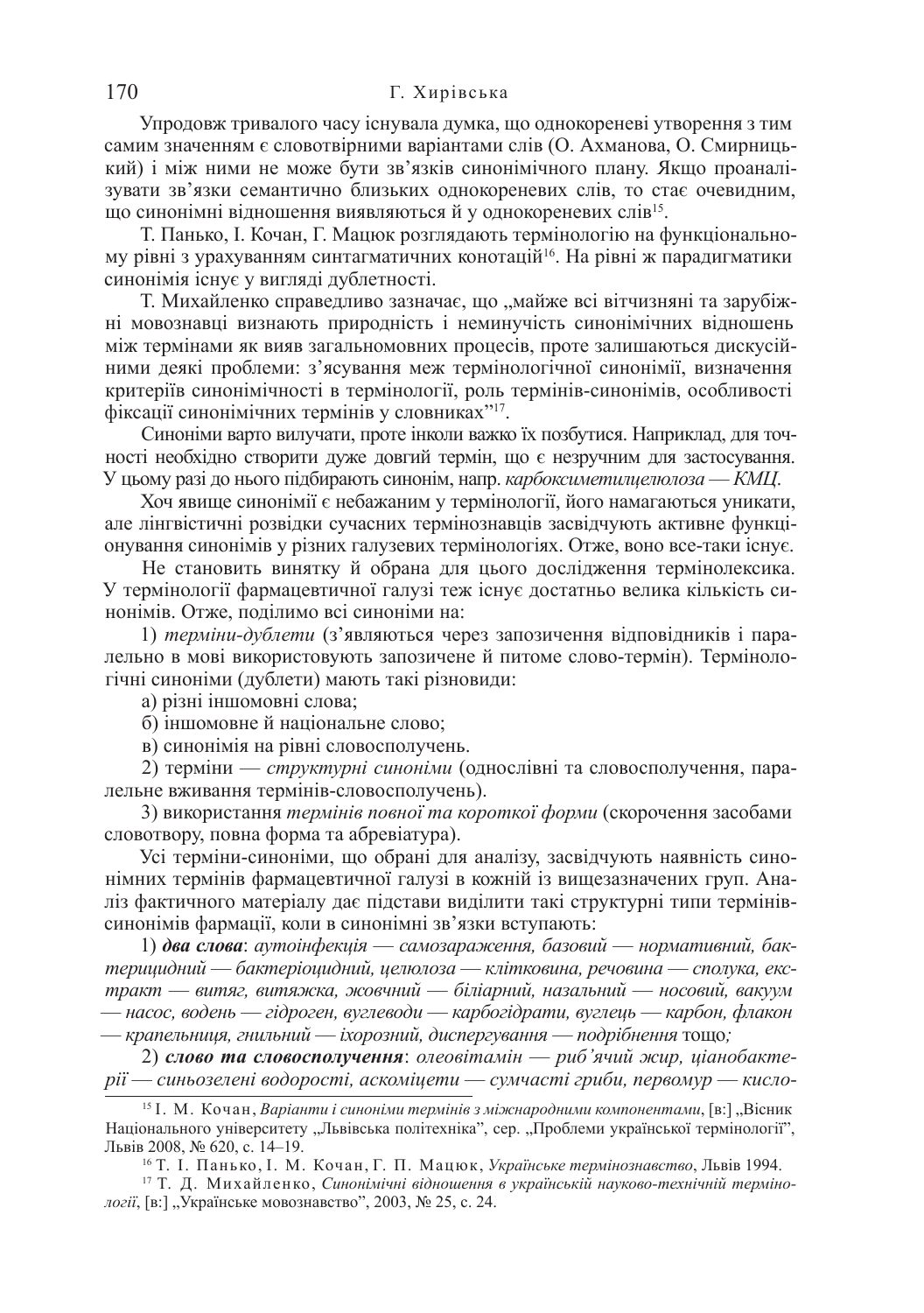та надмурашина, фітопрепарат — препарат із рослинної сировини, бактерин  $-$  бактеріальна вакцина, блістер — упаковка контурна чарункова, брії — етери поліоксіетиленалкілу, вазодилататори — препарати судинорозширюваль- $\overline{H}$ й, антипіретики — препарати жарознижувальні, адреноблокатори — препа $panu$  адреноблокуючі, адренолітики — препарати адреноблокуючі, адреноміметики — препарати адреноміметичні, анальгетики — препарати знеболювальні,  $\alpha$ вазопресин — гормон антидіуретичний, арени — вуглеводні ароматичні, алкі $hu$  — вуглеводні ацетиленові, алкадієни — вуглеводні дієнові, алкени — вуглевод- $\mu$ *и етиленові, алкадієни — дієнові вуглеводні, алкани — насичені вуглеводні, про* $m$ еїди — складні білки, алкени — етиленові вуглеводні, карденоліди — серцеві глі $x$ *козиди, аеросил* — оксид кремнію, алкіни — ацетиленові вуглеводні тощо;

3) слово *i* два словосполучення: волокна харчові — клітковина харчова, во- $\eta$ жна дієтичні; гіалуронідаза — фактор поширення, фактор Дюран-Рейнальса;  $emан$ *ол* — спирт вторинний, спирт етиловий тощо;

4) **терміни-словосполучення та терміни-епоніми**: цикл Корі, Кребса —  $\mu$ икл трикарбонових кислот, нефрокальшиноз лікарський — синдром Бернетта, *бацила Коха* — мікобактерія туберкульозу, гіпотиреоз — хвороба Галла тощо;

5) два терміни-словосполучення: вуглець активований — вугілля активова**не**, фармацевтичний препарат — лікарський препарат, розчин плазмозамінюючий  $-$  розчин фізіологічний, насіння чилібухи — блювотний горіх, кислота янтарна — кислота бурштинова, діоксид колоїдний — аморфний діоксид кремнію, препа $p$ ати антибактеріальні — препарати протимікробні, препарати антибластом- $\mu$ i — препарати протипухлинні, препарати антивірусні — препарати противірус*ні*, препарати антигельмінтні — препарати протиглисні, препарати антигіпертензивні — препарати гіпотензивні, препарати анти конвульсивні — препарати  $n$ ротисудомні, препарати нейролептичні — препарати антипсихотичні, препарати гемо статичні — препарати кровоспинні, препарати гіпнотичні — препара*ти снодійні, препарати гіпоглікемічні — препарати протидіабетичні, препарати*  $\delta$ есенсибілізуючі — препарати протиалергійні, препарати діуретичні — препарати сечогінні, препарати імунодепресивні — препарати імуносупресивні, препарати протизгортальні — антикоагулянти, препарати седативні — препарати заспокійливі, препарати серцево-судинні — препарати кардіологічні тощо;

6) словосполучення та абревіатура: Біологічно активні добавки — БАД, біоло- $\chi$ ічно активна речовина — БАР, аденозиндифосфат — АДФ, активний фармацевтичний інгредієнт — АФІ, натрію карбоксиметилцелюлоза — натрій КМЦ тощо;

7) назви вітамінів (хімічні назви та їхні словесно-буквенно-цифрові від**повідники**): Ніацин — вітамін РР, піридоксин — вітамін В6, холін — віта- $\ddot{x}$ *мін В4, кальцифероли — вітамін Д, кобаломін — вітамін В12, рутин — віта*- $M$ *iн*  $P$ , карнітин — вітамін B1, кислота пантотенова — вітамін В тощо;

8) низка синонімів, серед яких 4 словосполучення, 1 слово та абревіату $pa: A$ ктивний фармацевтичний інгредієнт (AФI) синоніми: активна речовина,  $\partial$ *iюча речовина, лікарська речовина, субстанція* тощо;

9) **номенклатура ліків**: її функціонування проілюструємо на прикладі назви піків амброксол: хлор гідрат транс-4-[(2-аміно-3, 5-дибромбензил) аміно] циклогексанолу (амброксолу гідрохлорид) — хімічна назва; амброксол (діюча речовина) — міжнародна назва. Як бачимо, наукова назва відображає склад і молекулярну структуру хімічної сполуки, тому вона є дуже важливою, особливо в процесі виробництва. Користуватися такими назвами досить важко. Саме тому в лікарській практиці надають перевагу не науковим, а популярним, спрощеним назвам.